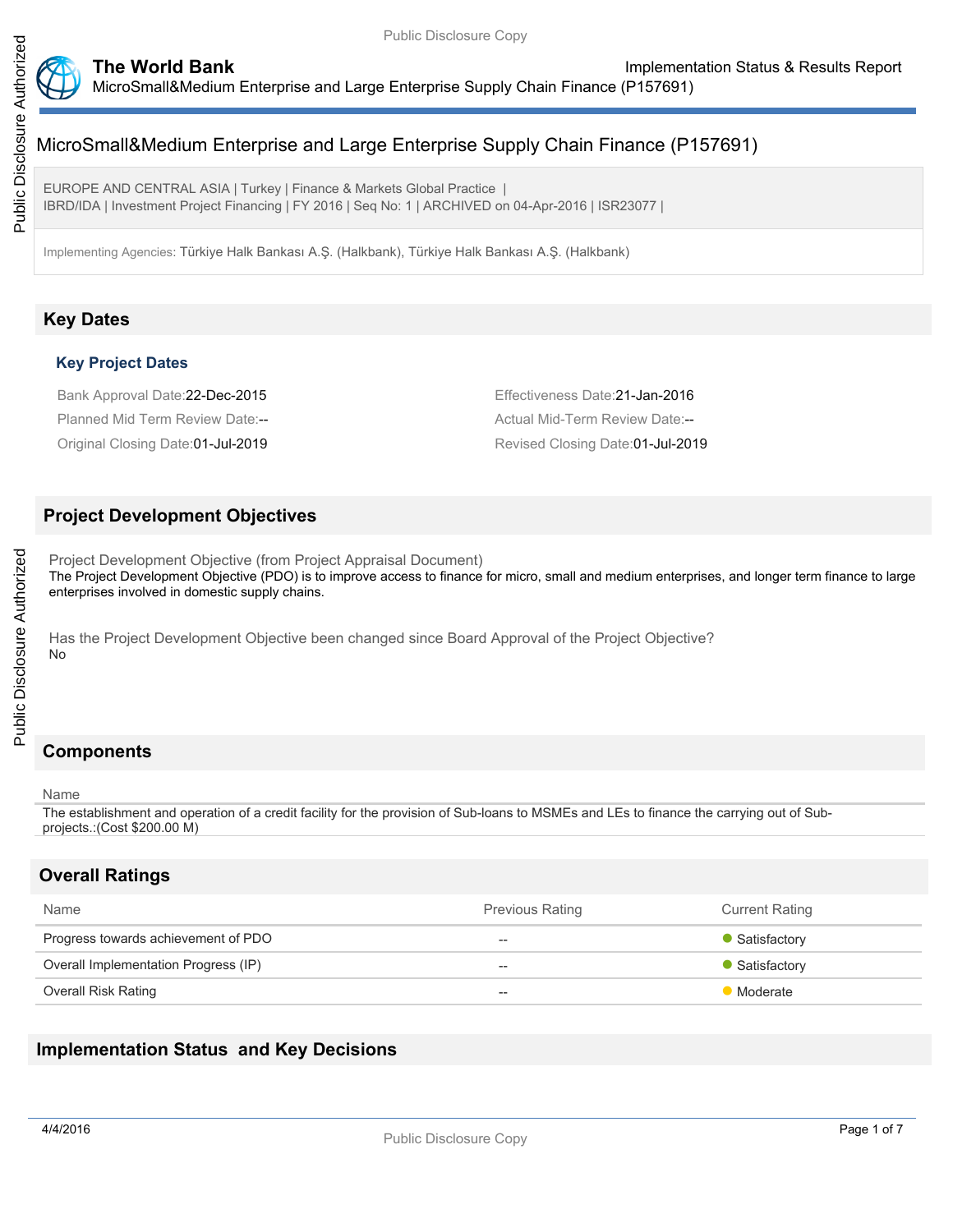

The project was Board approved on December 22, 2015, signed on December 28, 2015, and became effective on January 25, 2016. IBRD to Halkbank disbursement stands at 20 percent. The ISR is filed for internal compliance, with Ratings assigned as Satisfactory on a provisional basis, as it is too early in project implementation.

## **Risks**

### **Systematic Operations Risk-rating Tool**

| <b>Risk Category</b>                                            | Rating at Approval | <b>Previous Rating</b>                              | <b>Current Rating</b> |
|-----------------------------------------------------------------|--------------------|-----------------------------------------------------|-----------------------|
| <b>Political and Governance</b>                                 | $\bullet$ Low      | $\hspace{0.05cm} -\hspace{0.05cm} -\hspace{0.05cm}$ | $\bullet$ Low         |
| Macroeconomic                                                   | • Moderate         | $\overline{\phantom{m}}$                            | • Moderate            |
| Sector Strategies and Policies                                  | • Moderate         | $--$                                                | • Moderate            |
| Technical Design of Project or Program                          | $\bullet$ Low      | $\hspace{0.05cm} -\hspace{0.05cm} -\hspace{0.05cm}$ | • Low                 |
| Institutional Capacity for Implementation and<br>Sustainability | <b>C</b> Low       | $\hspace{0.05cm} -\hspace{0.05cm} -\hspace{0.05cm}$ | • Low                 |
| Fiduciary                                                       | • Low              | $\overline{\phantom{a}}$                            | • Low                 |
| <b>Environment and Social</b>                                   | $\bullet$ Low      | $\overline{\phantom{m}}$                            | • Low                 |
| <b>Stakeholders</b>                                             | $\bullet$ Low      | $\hspace{0.05cm} -\hspace{0.05cm} -\hspace{0.05cm}$ | <b>C</b> Low          |
| Other                                                           | --                 | $\hspace{0.05cm} -\hspace{0.05cm} -\hspace{0.05cm}$ | $\hspace{0.05cm}$     |
| Overall                                                         | • Moderate         | $\hspace{0.05cm} -\hspace{0.05cm} -\hspace{0.05cm}$ | • Moderate            |

## **Results**

### **Project Development Objective Indicators**

 Ratio of the average portfolio maturity of MSME sub-loans under the project, over the average portfolio maturity of Halkbank's MSME portfolio not financed under the project. (Text, Custom)

|       | <b>Baseline</b> | Actual (Previous) | Actual (Current)                                    | End Target  |
|-------|-----------------|-------------------|-----------------------------------------------------|-------------|
| Value |                 | $- -$             | $\hspace{0.05cm} -\hspace{0.05cm} -\hspace{0.05cm}$ | >1          |
| Date  | 25-Jan-2016     | $- -$             | $- -$                                               | 25-Jan-2019 |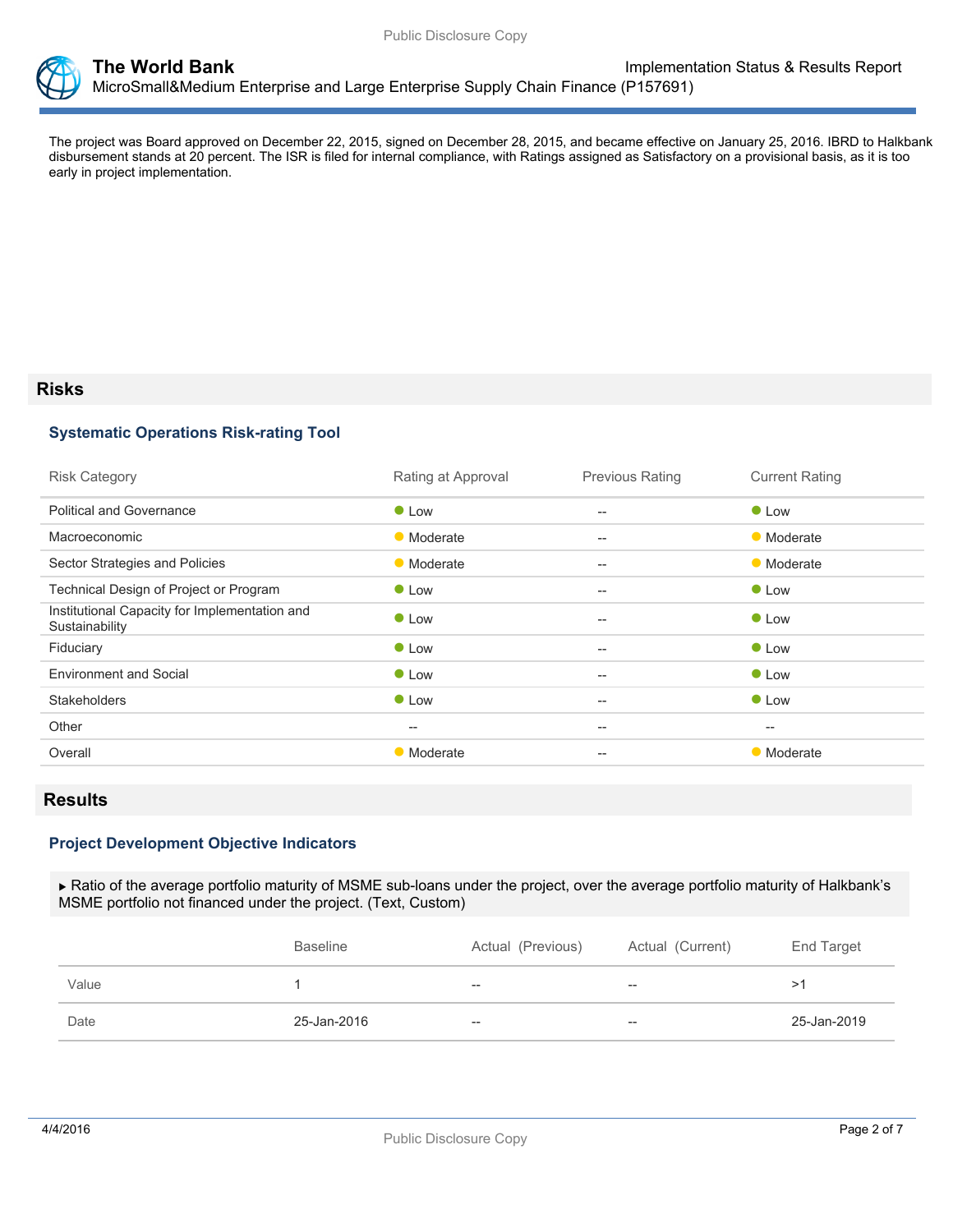

### Ratio of the average portfolio maturity of LE sub-loans under the project, over the average portfolio maturity of Halkbank's LE portfolio not financed under the project. (Text, Custom)

|       | <b>Baseline</b> | Actual (Previous) | Actual (Current) | End Target  |
|-------|-----------------|-------------------|------------------|-------------|
| Value |                 | $- -$             | $- -$            | >1          |
| Date  | 25-Jan-2016     | $- -$             | $- -$            | 25-Jan-2019 |

### Number of MSME beneficiaries financed under the project (cumulative). (Number, Custom)

|       | <b>Baseline</b> | Actual (Previous) | Actual (Current)  | End Target  |
|-------|-----------------|-------------------|-------------------|-------------|
| Value | 0.00            | $- -$             | $-$               | 240.00      |
| Date  | 25-Jan-2016     | $- -$             | $\hspace{0.05cm}$ | 25-Jan-2019 |

### Number of LE beneficiaries financed under the project (cumulative). (Text, Custom)

|       | <b>Baseline</b> | Actual (Previous) | Actual (Current)         | End Target  |
|-------|-----------------|-------------------|--------------------------|-------------|
| Value |                 | $- -$             | $\overline{\phantom{a}}$ | 20          |
| Date  | 25-Jan-2016     | $- -$             | $- -$                    | 25-Jan-2019 |

### Volume of support (cumulative, USD million). (Number, Custom)

|       | <b>Baseline</b> | Actual (Previous) | Actual (Current) | End Target  |
|-------|-----------------|-------------------|------------------|-------------|
| Value | 0.00            | $- -$             | $- -$            | 200.00      |
| Date  | 25-Jan-2016     | $-$               | --               | 25-Jan-2019 |

### Overall Comments

## **Intermediate Results Indicators**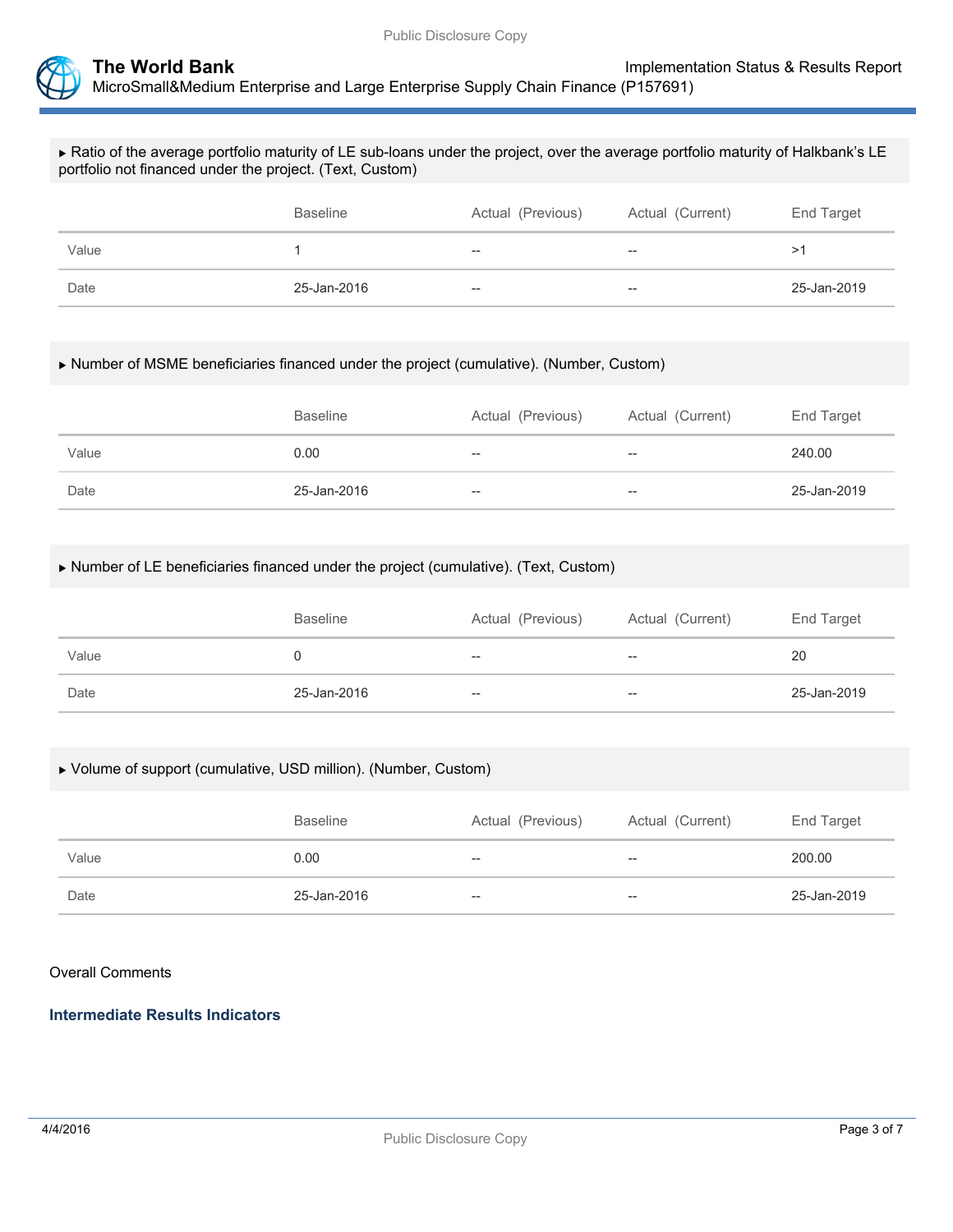

## Volume of support to MSMEs (cumulative, USD million). (Number, Custom)

|       | Baseline    | Actual (Previous)                     | Actual (Current) | End Target  |
|-------|-------------|---------------------------------------|------------------|-------------|
| Value | 0.00        | $\hspace{0.05cm}$ – $\hspace{0.05cm}$ | $- -$            | 120.00      |
| Date  | 25-Jan-2016 | $\overline{\phantom{a}}$              | $- -$            | 25-Jan-2019 |

### Based on Core Indicator: Outstanding MSME finance portfolio (USD million). (Text, Custom)

|       | <b>Baseline</b> | Actual (Previous) | Actual (Current) | End Target  |
|-------|-----------------|-------------------|------------------|-------------|
| Value | n/a             | $-$               | $- -$            | n/a         |
| Date  | 25-Jan-2016     | $-$               | $- -$            | 25-Jan-2019 |

#### Based on Core Indicator: Number of active MSME finance accounts (not cumulative). (Text, Custom)

|       | <b>Baseline</b> | Actual (Previous) | Actual (Current) | End Target  |
|-------|-----------------|-------------------|------------------|-------------|
| Value | n/a             | $-$               | $-$              | n/a         |
| Date  | 25-Jan-2016     | $-$               | $-$              | 25-Jan-2019 |

### ▶ Based on Core Indicator: Portfolio Quality: Portfolio at risk (%). (Text, Custom)

|       | <b>Baseline</b> | Actual (Previous)                  | Actual (Current) | End Target  |
|-------|-----------------|------------------------------------|------------------|-------------|
| Value | 3.6             | --                                 | $- -$            | n/a         |
| Date  | 25-Jan-2016     | $\hspace{0.05cm} -\hspace{0.05cm}$ | $- -$            | 25-Jan-2019 |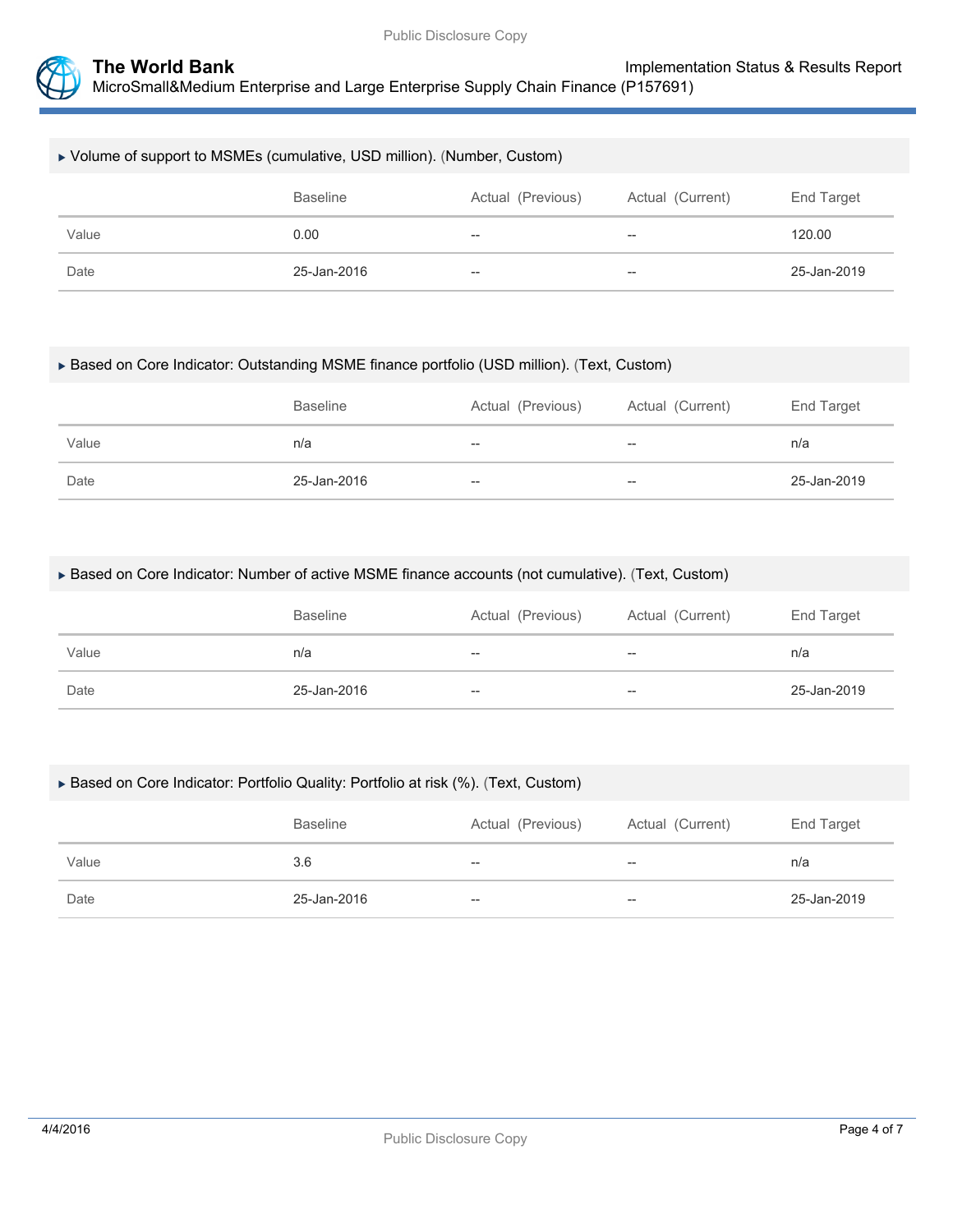

## Based on Core Indicator: Financial Sustainability: Return on Assets (%) (Text, Custom)

|       | Baseline    | Actual (Previous) | Actual (Current) | End Target  |
|-------|-------------|-------------------|------------------|-------------|
| Value | 1.5         | $\hspace{0.05cm}$ | $- -$            | n/a         |
| Date  | 25-Jan-2016 | $- -$             | $- -$            | 25-Jan-2019 |

#### Based on Core Indicator: Financial Sustainability: Return on Equity (%) (Text, Custom)

|       | <b>Baseline</b> | Actual (Previous) | Actual (Current)                      | End Target  |
|-------|-----------------|-------------------|---------------------------------------|-------------|
| Value | 14.4            | $\hspace{0.05cm}$ | $\hspace{0.05cm}$ – $\hspace{0.05cm}$ | n/a         |
| Date  | 25-Jan-2016     | $-$               | --                                    | 25-Jan-2019 |

### Percent of MSME sub-loans financing sub-projects in priority regions. (Number, Custom)

|       | <b>Baseline</b> | Actual (Previous) | Actual (Current) | End Target  |
|-------|-----------------|-------------------|------------------|-------------|
| Value | 0.00            | $- -$             | $- -$            | 15.00       |
| Date  | 25-Jan-2016     | $- -$             | $- -$            | 25-Jan-2019 |

#### Compliance with prudential regulation. (Yes/No, Custom)

|       | <b>Baseline</b> | Actual (Previous) | Actual (Current)         | End Target  |
|-------|-----------------|-------------------|--------------------------|-------------|
| Value |                 | $- -$             | $\overline{\phantom{m}}$ |             |
| Date  | 25-Jan-2016     | $- -$             | $- -$                    | 25-Jan-2019 |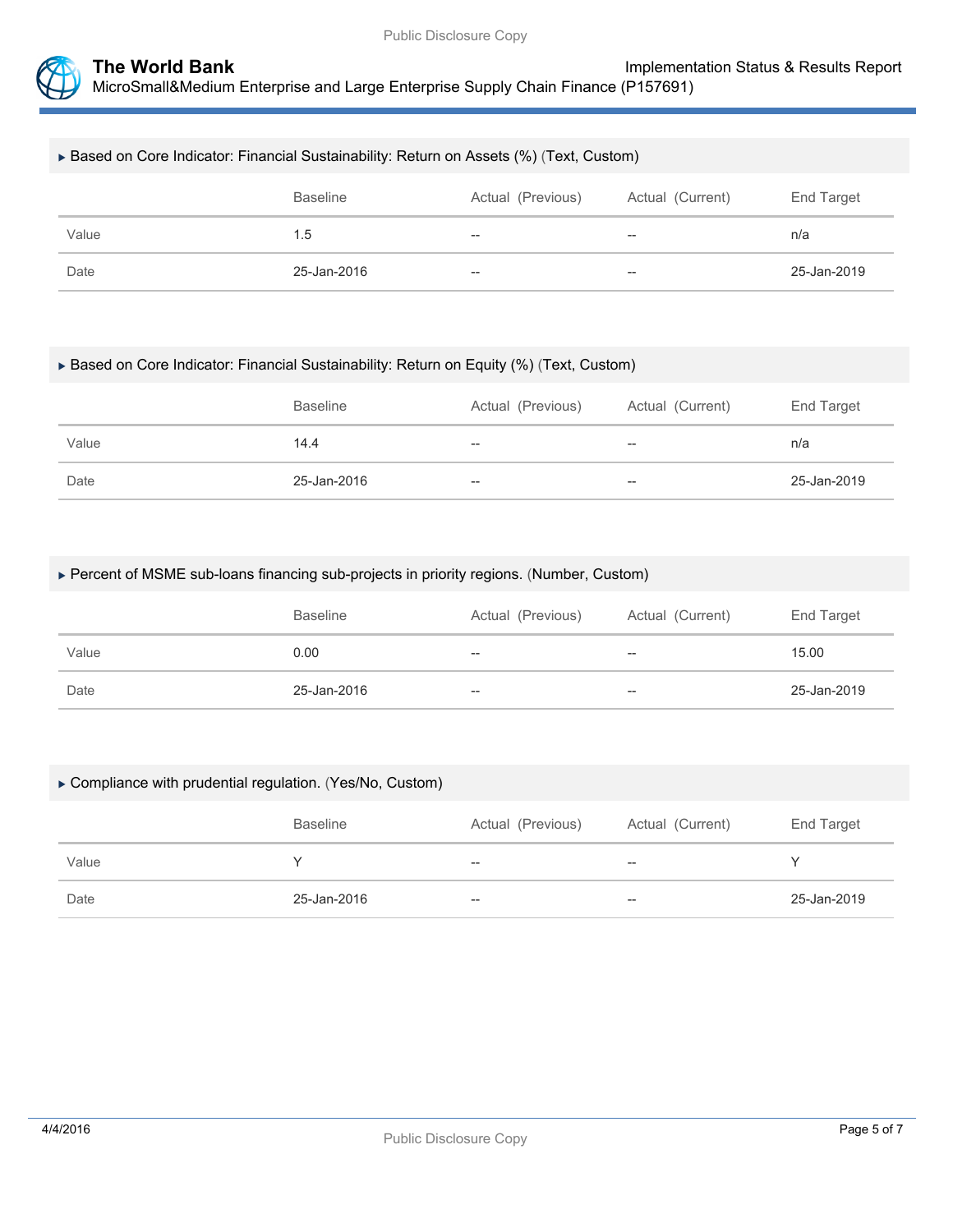

| ► Citizen Engagement: MSMEs and LEs that feel project sub-loans reflected their needs (percentage) (Text, Custom) |                 |                   |                  |            |  |  |  |
|-------------------------------------------------------------------------------------------------------------------|-----------------|-------------------|------------------|------------|--|--|--|
|                                                                                                                   | <b>Baseline</b> | Actual (Previous) | Actual (Current) | End Target |  |  |  |
| Value                                                                                                             | 0.00            | $- -$             | $- -$            | n/a        |  |  |  |
|                                                                                                                   |                 |                   |                  |            |  |  |  |

### Overall Comments

## **Data on Financial Performance**

## **Disbursements (by loan)**

| Project                    | Loan/Credit/TF    | Status        | Currency      | Original | Revised      | Cancelled                 | <b>Disbursed</b> | Undisbursed        |                   | Disbursed |
|----------------------------|-------------------|---------------|---------------|----------|--------------|---------------------------|------------------|--------------------|-------------------|-----------|
| P157691                    | <b>IBRD-85690</b> | Effective     | <b>USD</b>    | 200.00   | 200.00       | 0.00                      | 40.00            | 160.00             |                   | 20%       |
| <b>Key Dates (by loan)</b> |                   |               |               |          |              |                           |                  |                    |                   |           |
| Project                    | Loan/Credit/TF    | <b>Status</b> | Approval Date |          | Signing Date | <b>Effectiveness Date</b> |                  | Orig. Closing Date | Rev. Closing Date |           |
| P157691                    | IBRD-85690        | Effective     | 22-Dec-2015   |          | 28-Dec-2015  | 21-Jan-2016               | 01-Jul-2019      |                    | 01-Jul-2019       |           |

## **Cumulative Disbursements**